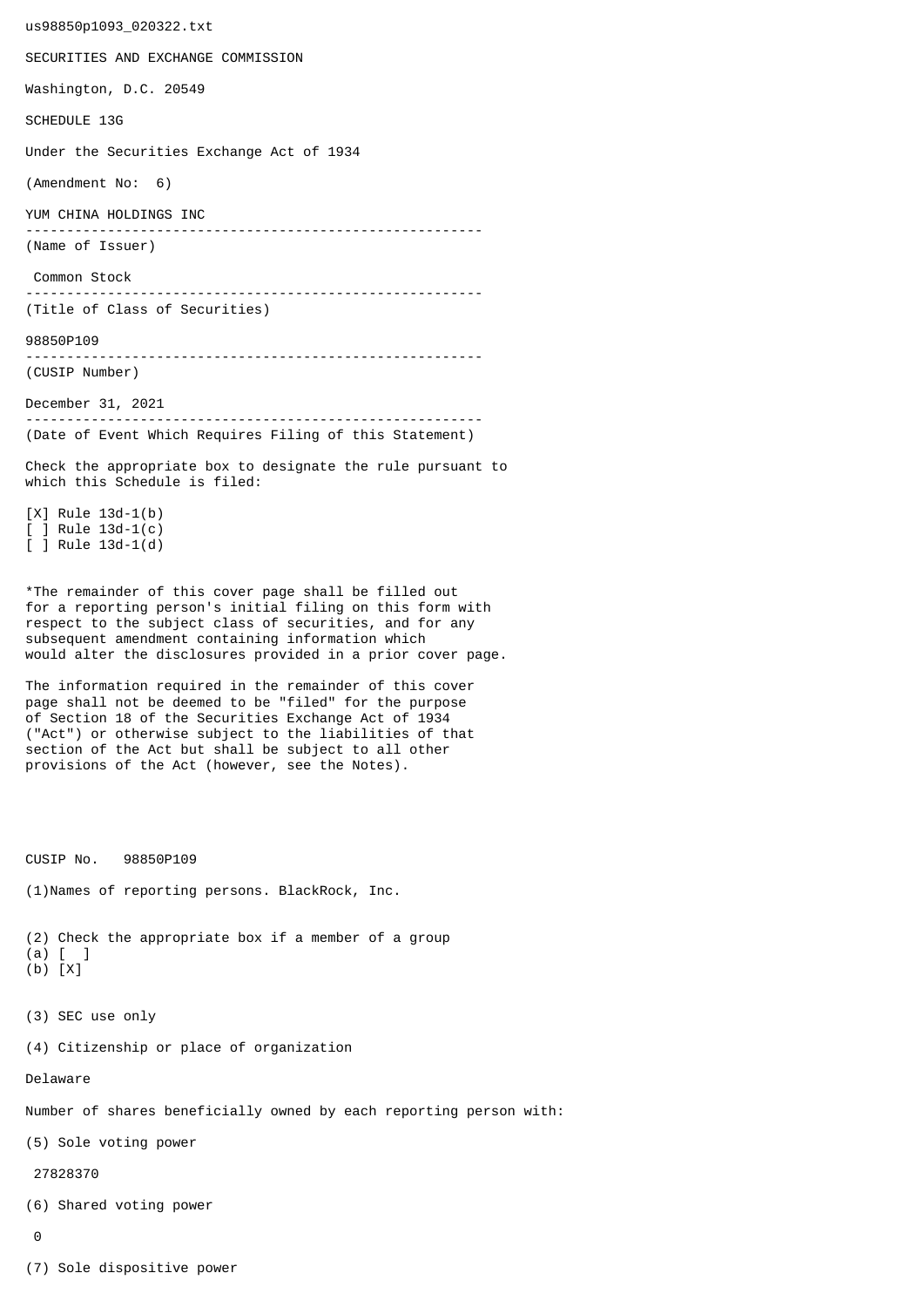```
 32413842
(8) Shared dispositive power
 \boldsymbol{\Theta}(9) Aggregate amount beneficially owned by each reporting person
  32413842
(10) Check if the aggregate amount in Row (9) excludes certain shares
(11) Percent of class represented by amount in Row 9
  7.6%
(12) Type of reporting person
HC
Item 1.
Item 1(a) Name of issuer:
           -----------------------------------------------------------------------
YUM CHINA HOLDINGS INC
Item 1(b) Address of issuer's principal executive offices:
-----------------------------------------------------------------------
7100 CORPORATE DRIVE
PLANO TX 75024
Item 2.
2(a) Name of person filing:
               ----------------------------------------------------------------------
BlackRock, Inc.
2(b) Address or principal business office or, if none, residence:
 -----------------------------------------------------------------------
BlackRock, Inc.
55 East 52nd Street
New York, NY 10055
2(c) Citizenship:
                            --------------------------------------------------------------------
 See Item 4 of Cover Page
2(d) Title of class of securities:
                                       -------------------------------------------------------------------
 Common Stock
2(e) CUSIP No.:
See Cover Page
Item 3.
If this statement is filed pursuant to Rules 13d-1(b), or 13d-2(b) or (c),
check whether the person filing is a:
[ ] Broker or dealer registered under Section 15 of the Act;
```
[ ] Bank as defined in Section 3(a)(6) of the Act;

] Insurance company as defined in Section  $3(a)(19)$  of the Act;

[ ] Investment company registered under Section 8 of the

Investment Company Act of 1940;

[ ] An investment adviser in accordance with Rule  $13d-1(b)(1)(ii)(E)$ ;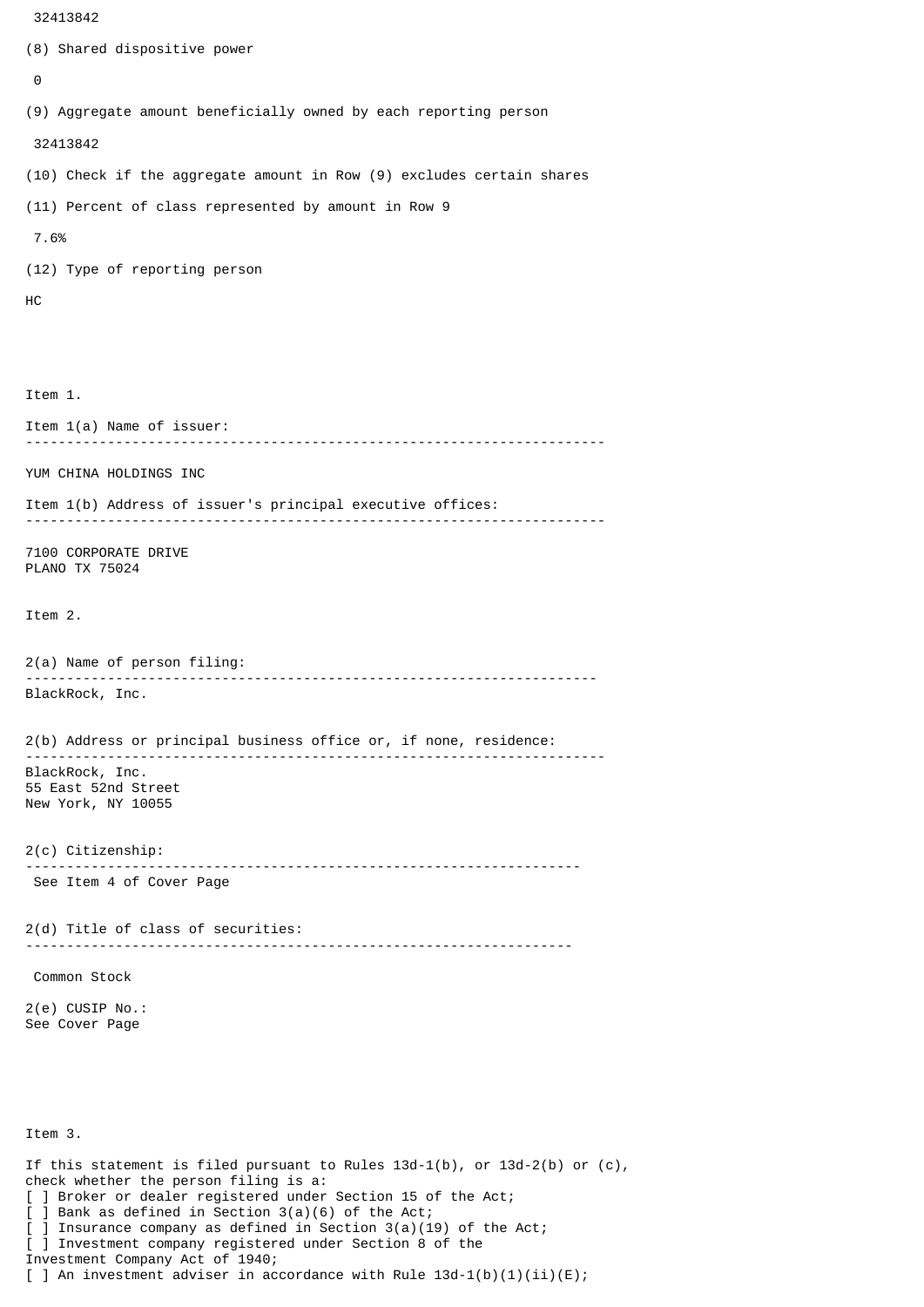[ ] An employee benefit plan or endowment fund in accordance with Rule  $13d-1(b)(1)(ii)(F);$ [X] A parent holding company or control person in accordance with Rule  $13d-1(b)(1)(ii)(G);$ [ ] A savings associations as defined in Section 3(b) of the Federal Deposit Insurance Act (12 U.S.C. 1813); [ ] A church plan that is excluded from the definition of an investment company under section  $3(c)(14)$  of the Investment Company Act of 1940; [ ] A non-U.S. institution in accordance with Rule 240.13d-1(b)(1)(ii)(J);  $\lceil$  ] Group, in accordance with Rule 240.13d-1(b)(1)(ii)(K). If filing as a non-U.S. institution in accordance with Rule  $240.13d-1(b)(1)(ii)(J)$ , please specify the type of institution: Item 4. Ownership Provide the following information regarding the aggregate number and percentage of the class of securities of the issuer identified in Item 1. Amount beneficially owned: 32413842 Percent of class 7.6% Number of shares as to which such person has: Sole power to vote or to direct the vote 27828370 Shared power to vote or to direct the vote  $\Theta$ Sole power to dispose or to direct the disposition of 32413842 Shared power to dispose or to direct the disposition of

 $\Omega$ 

Item 5.

Ownership of 5 Percent or Less of a Class. If this statement is being filed to report the fact that as of the date hereof the reporting person has ceased to be the beneficial owner of more than 5 percent of the class of securities, check the following [ ].

Item 6. Ownership of More than 5 Percent on Behalf of Another Person

 If any other person is known to have the right to receive or the power to direct the receipt of dividends from, or the proceeds from the sale of, such securities, a statement to that effect should be included in response to this item and, if such interest relates to more than 5 percent of the class, such person should be identified. A listing of the shareholders of an investment company registered under the Investment Company Act of 1940 or the beneficiaries of employee benefit plan, pension fund or endowment fund is not required.

 Various persons have the right to receive or the power to direct the receipt of dividends from, or the proceeds from the sale of the common stock of YUM CHINA HOLDINGS INC. No one person's interest in the common stock of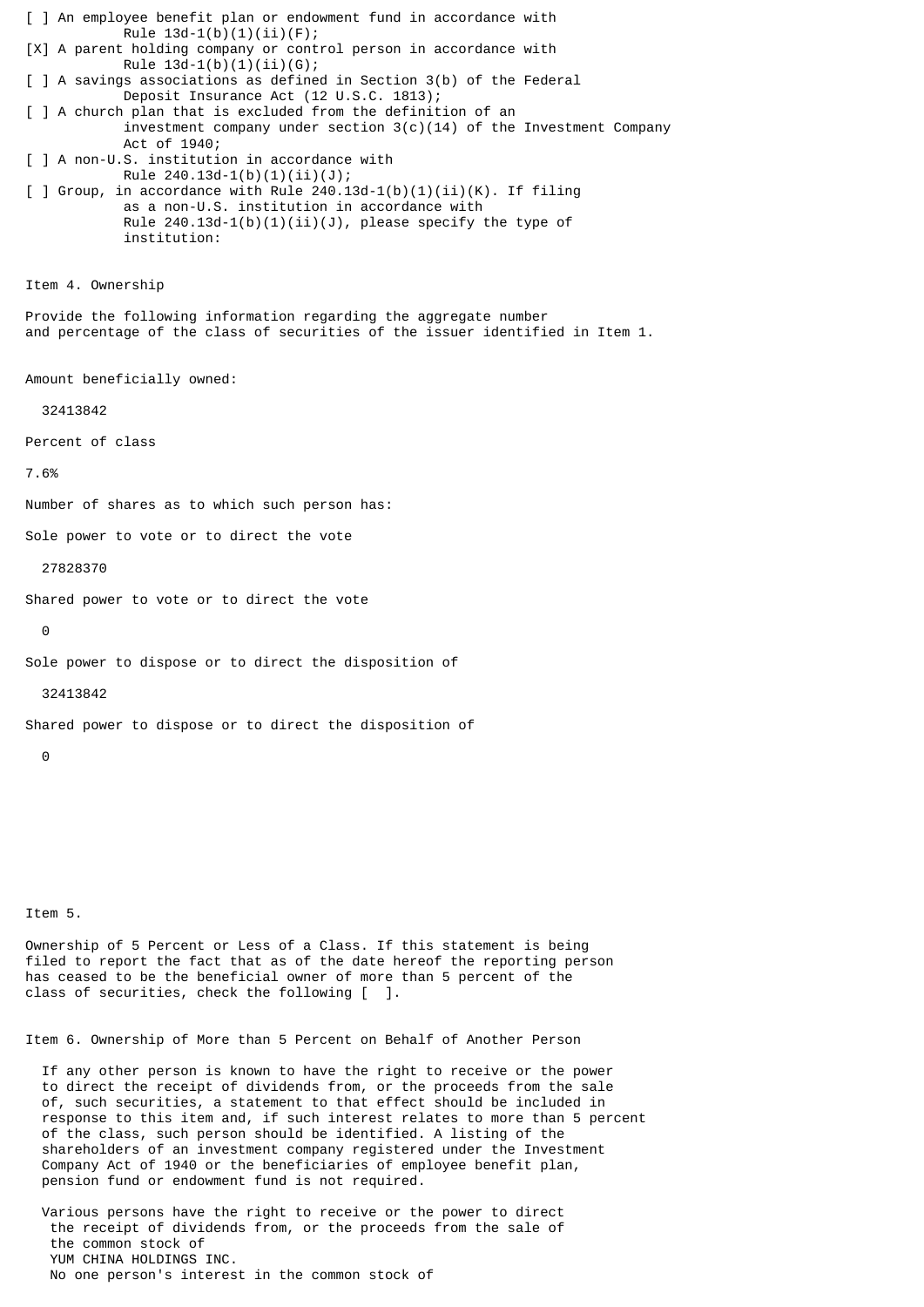YUM CHINA HOLDINGS INC is more than five percent of the total outstanding common shares.

Item 7. Identification and Classification of the Subsidiary Which Acquired the Security Being Reported on by the Parent Holding Company or Control Person.

See Exhibit A

Item 8. Identification and Classification of Members of the Group

If a group has filed this schedule pursuant to Rule  $13d-1(b)(ii)(J)$ , so indicate under Item 3(j) and attach an exhibit stating the identity and Item 3 classification of each member of the group. If a group has filed this schedule pursuant to Rule  $13d-1(c)$  or Rule  $13d-1(d)$ , attach an exhibit stating the identity of each member of the group.

## Item 9. Notice of Dissolution of Group

Notice of dissolution of a group may be furnished as an exhibit stating the date of the dissolution and that all further filings with respect to transactions in the security reported on will be filed, if required, by members of the group, in their individual capacity.

See Item 5.

Item 10. Certifications By signing below I certify that, to the best of my knowledge and belief, the securities referred to above were acquired and are held in the ordinary course of business and were not acquired and are not held for the purpose of or with the effect of changing or influencing the control of the issuer of the securities and were not acquired and are not held in connection with or as a participant

in any transaction having that purpose or effect.

Signature.

After reasonable inquiry and to the best of my knowledge and belief, I certify that the information set forth in this statement is true, complete and correct.

Dated: February 3, 2022 BlackRock, Inc.

Signature: Spencer Fleming

-------------------------------------------

Name/Title Attorney-In-Fact

The original statement shall be signed by each person on whose behalf the statement is filed or his authorized representative. If the statement is signed on behalf of a person by his authorized representative other than an executive officer or general partner of the filing person, evidence of the representative's authority to sign on behalf of such person shall be filed with the statement, provided, however, that a power of attorney for this purpose which is already on file with the Commission may be incorporated by reference. The name and any title of each person who signs the statement shall be typed or printed beneath his signature.

Attention: Intentional misstatements or omissions of fact constitute Federal criminal violations (see 18 U.S.C. 1001).

Exhibit A